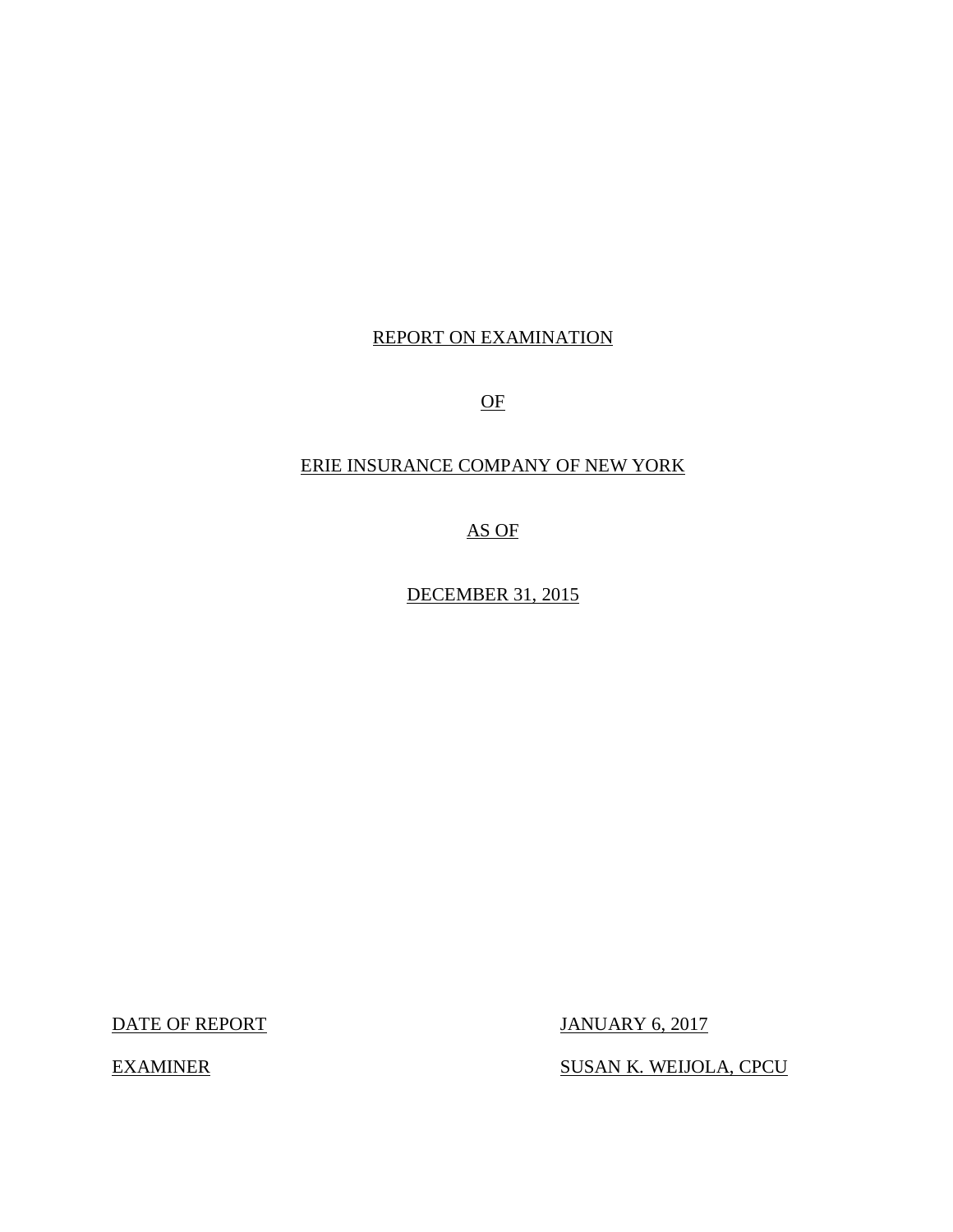# TABLE OF CONTENTS

# ITEM NO. PAGE NO.

| 1  | Scope of Examination                                                                                                                  | $\overline{2}$    |
|----|---------------------------------------------------------------------------------------------------------------------------------------|-------------------|
| 2. | Description of Company                                                                                                                | 3                 |
|    | A. Management<br>B. Territory and plan of operation<br>C. Reinsurance<br>D. Holding company system<br>E. Significant operating ratios | 4<br>5<br>9<br>10 |
| 3. | <b>Financial Statements</b>                                                                                                           | 11                |
|    | A. Balance sheet<br>B. Statement of income<br>C. Capital and surplus accounts                                                         | 11<br>13<br>14    |
| 4. | Losses and loss adjustment expenses                                                                                                   | 15                |
| 5. | Compliance with prior report on examination                                                                                           | 15                |
| 6. | Summary of comments and recommendations                                                                                               | 15                |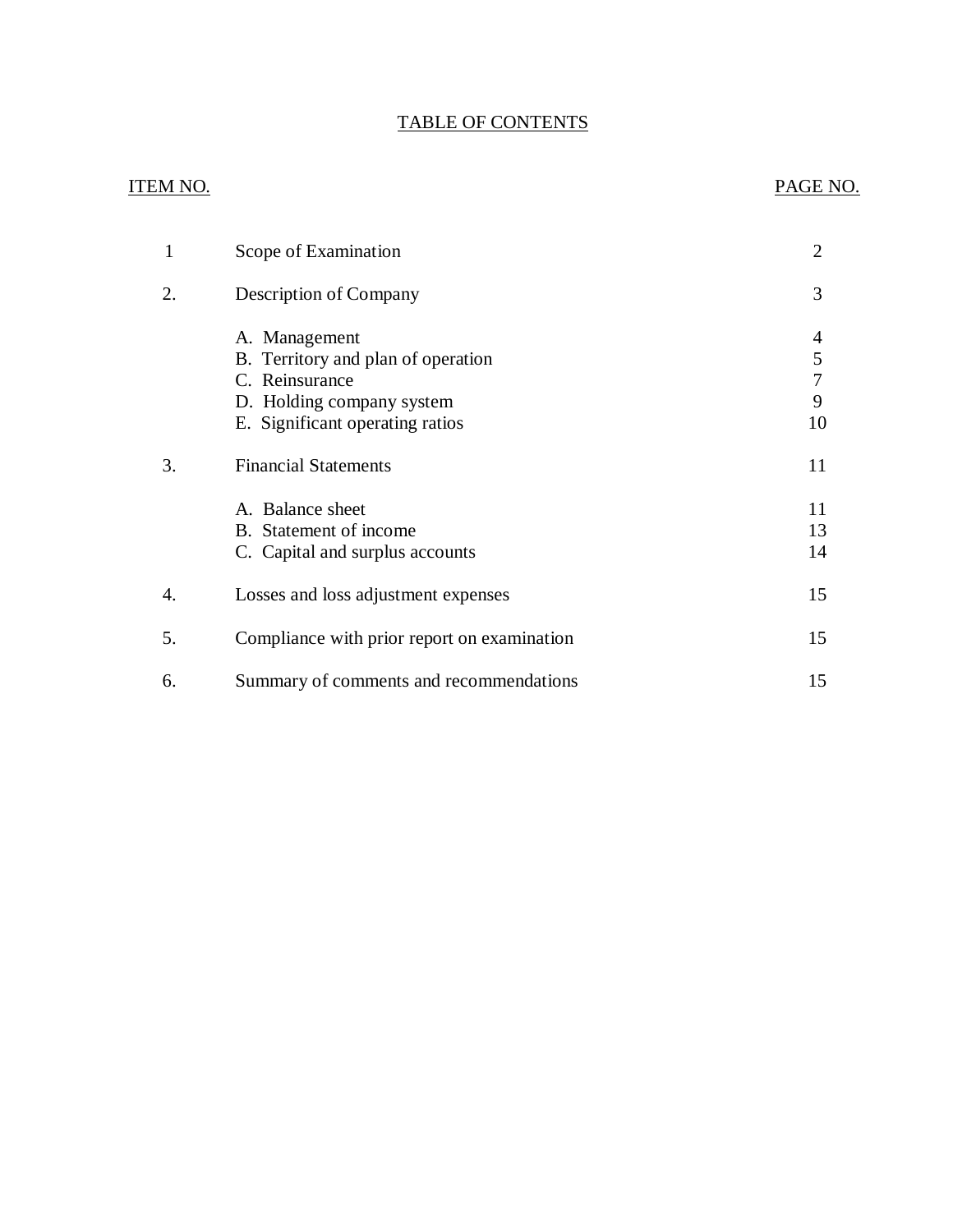

# NEW YORK STATE *DEPARTMENTof*  FINANCIAL SERVICES

Andrew M. Cuomo **Maria T. Vullo** Maria T. Vullo Maria T. Vullo Maria T. Vullo Maria T. Vullo Governor Superintendent (Superintendent Superintendent Superintendent Superintendent Superintendent Superintendent (Superintendent Superintendent Superintendent Superintendent Superintendent Superintendent Superintendent S

January 6, 2017

Honorable Maria T. Vullo Superintendent New York State Department of Financial Services Albany, New York 12257

Madam:

Pursuant to the requirements of the New York Insurance Law, and in compliance with the instructions contained in Appointment Number 31410 dated January 14, 2016, attached hereto, I have made an examination into the condition and affairs of Erie Insurance Company of New York as of December 31, 2015, and submit the following report thereon.

Wherever the designation "the Company" or "EICNY" appears herein without qualification, it should be understood to indicate Erie Insurance Company of New York.

Wherever the term "Department" appears herein without qualification, it should be understood to mean the New York State Department of Financial Services.

The examination was conducted at the Company's administrative office located at 100 Erie Insurance Place Erie, PA 16530.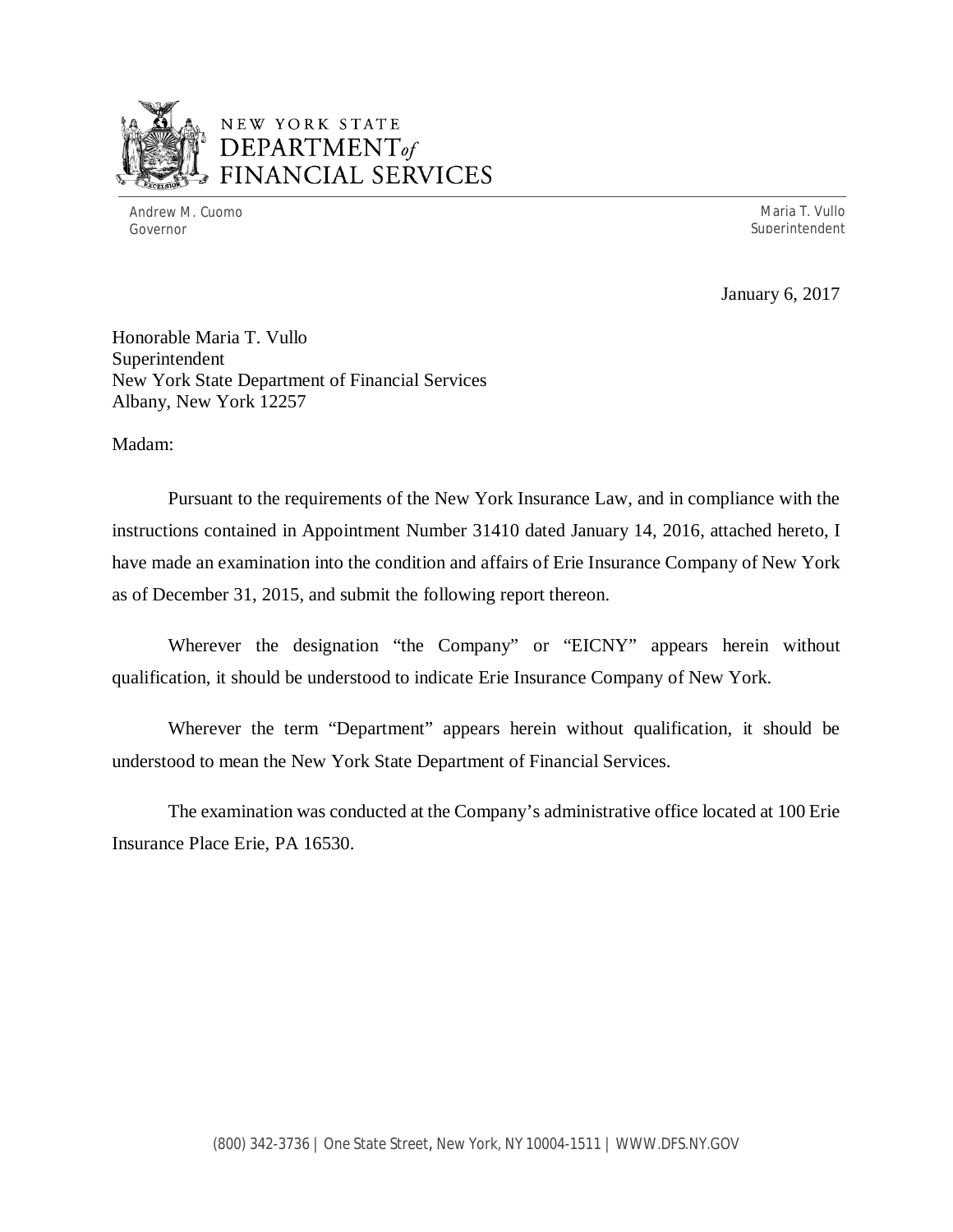### 1. SCOPE OF EXAMINATION

<span id="page-3-0"></span>The Department has performed a coordinated group examination of the Company*,* a multistate insurer. The previous examination was conducted as of December 31, 2010. This examination covered the five year period from January 1, 2011 through December 31, 2015. Transactions occurring subsequent to this period were reviewed where deemed appropriate by the examiner.

The examination was conducted in conjunction with the state of Pennsylvania, which was the coordinating state of the Erie Insurance Group. The examination was performed concurrently with the examinations of the following insurers: Erie Insurance Exchange; Erie Family Life Insurance Company; Erie Insurance Company; Erie Insurance Property & Casualty Company, and Flagship City Insurance Company.

This examination was conducted in accordance with the National Association of Insurance Commissioners ("NAIC") Financial Condition Examiners Handbook ("Handbook"), which requires that we plan and perform the examination to evaluate the financial condition and identify prospective risks of the Company by obtaining information about the Company including corporate governance, identifying and assessing inherent risks within the Company, and evaluating system controls and procedures used to mitigate those risks. This examination also includes assessing the principles used and significant estimates made by management, as well as evaluating the overall financial statement presentation, management's compliance with Statutory Accounting Principles, and annual statement instructions when applicable to domestic state regulations.

All financially significant accounts and activities of the Company were considered in accordance with the risk-focused examination process. This examination also included a review and evaluation of the Company's own control environment assessment and an evaluation based upon the Company's Sarbanes Oxley documentation and testing. The examiners also relied upon audit work performed by the Company's independent public accountants when appropriate.

This examination report includes a summary of significant findings for the following items as called for in the Handbook: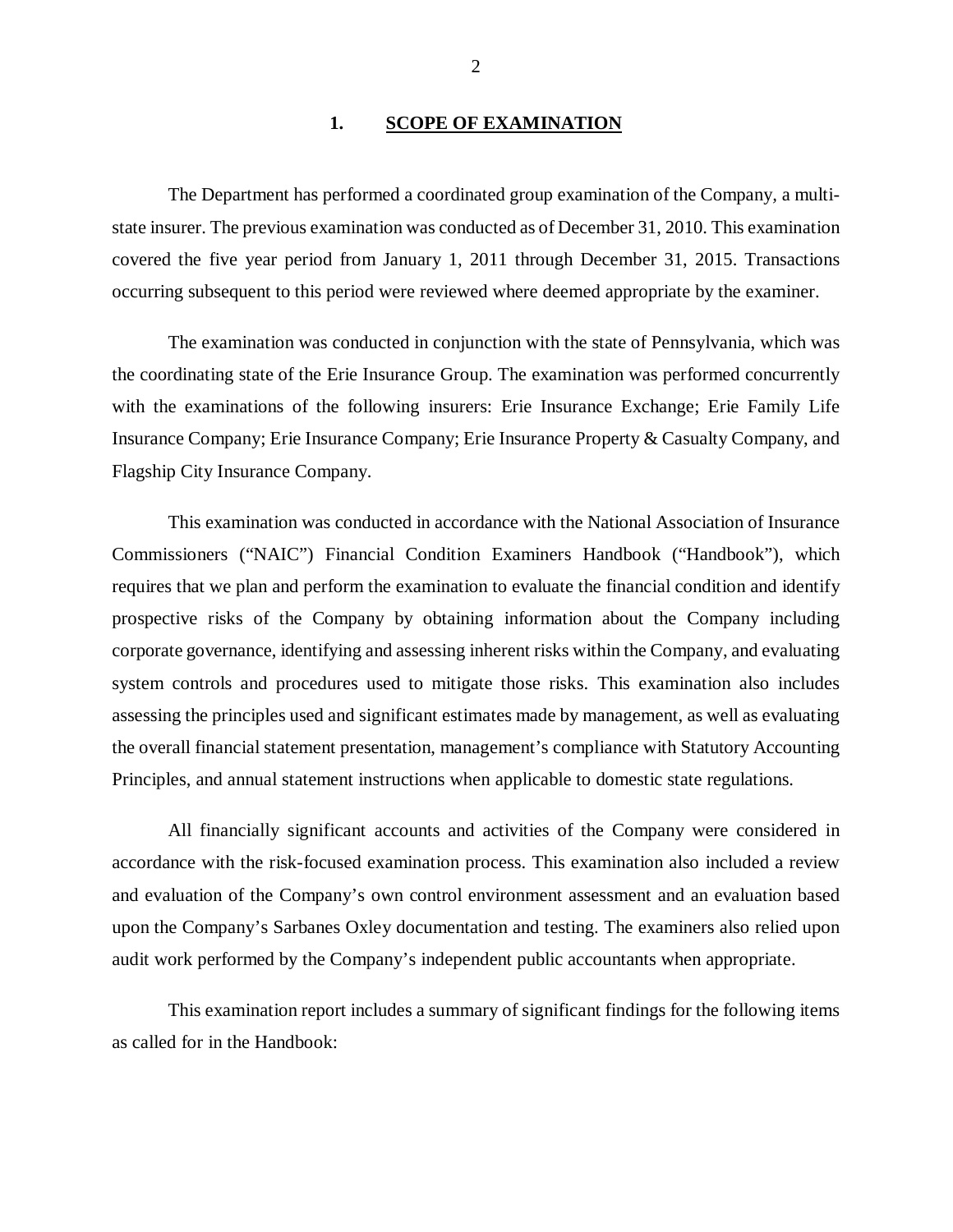Significant subsequent events Company history Corporate records Management and control Fidelity bonds and other insurance Pensions, stock ownership and insurance plans Territory and plan of operation Growth of Company Loss experience Reinsurance Accounts and records Statutory deposits Financial statements Summary of recommendations

A review was also made to ascertain what action was taken by the Company with regard to comments and recommendations contained in the prior report on examination.

This report on examination is confined to financial statements and comments on those matters that involve departures from laws, regulations or rules, or that are deemed to require explanation or description.

## **2. DESCRIPTION OF COMPANY**

Erie Insurance Company of New York was incorporated under the laws of the State of New York on September 1, 1885 as Co-operative Insurance Company of Western New York and commenced operations the same day. On May 18, 1992, the board of directors adopted a plan of demutualization for the Company. The Department approved the plan on April 20, 1994; the same day, the Company adopted its current name. The Company is a wholly owned subsidiary of Erie Insurance Company, a Pennsylvania domestic property and casualty insurer.

Capital paid in is \$2,350,000 consisting of 23,500 shares of \$100 par value per share common stock. Gross paid in and contributed surplus is \$9,150,000. Gross paid in and contributed surplus increased \$5,000,000 during the examination period.

| Year | Description                                     | Amount      |
|------|-------------------------------------------------|-------------|
| 2010 | Beginning gross paid in and contributed surplus | \$4,150,000 |
| 2014 | Surplus contribution                            | \$5,000,000 |
| 2015 | Ending gross paid in and contributed surplus    | \$9,150,000 |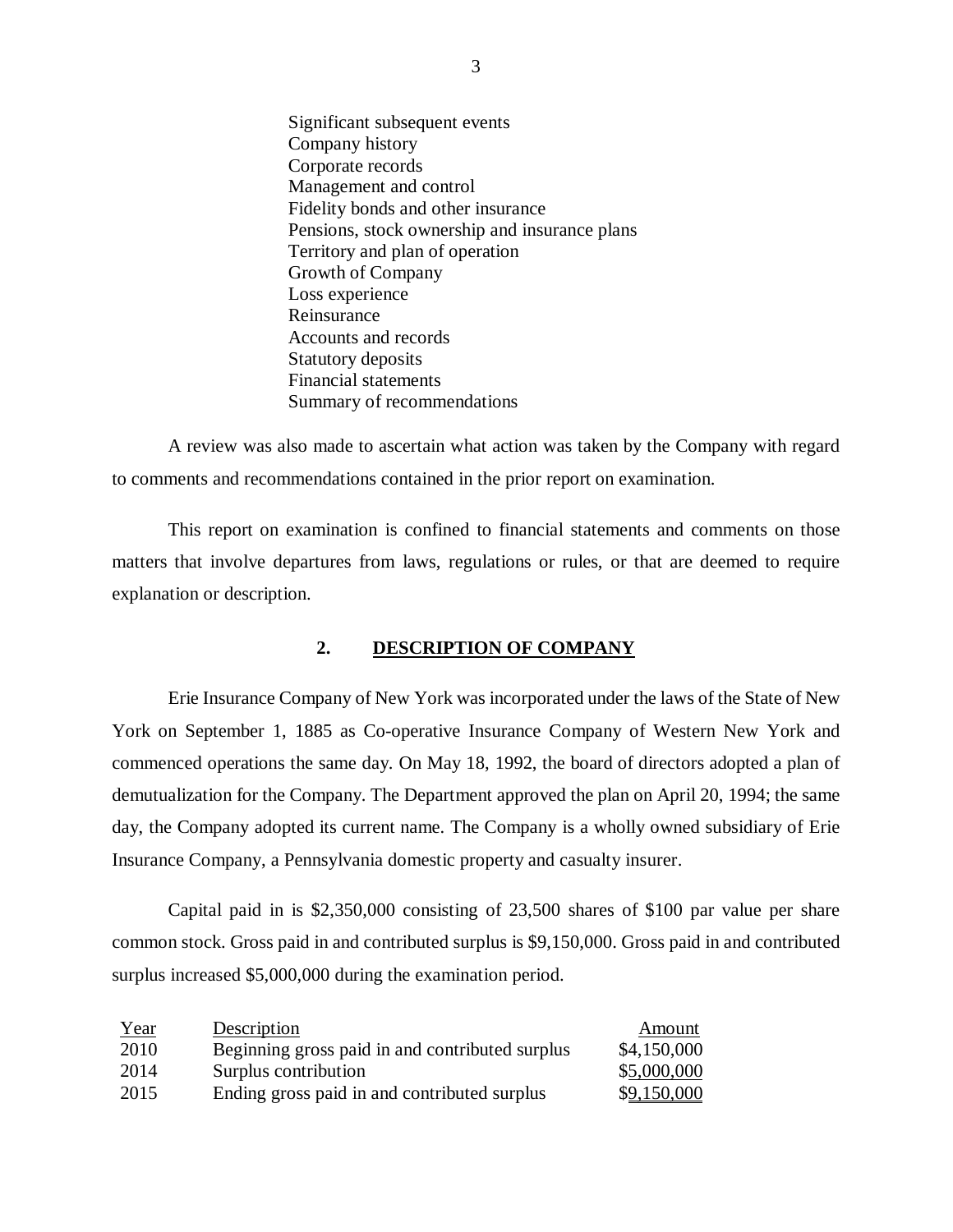<span id="page-5-0"></span>A. Management

Pursuant to the Company's charter and by-laws, management of the Company is vested in a board of directors consisting of not less than seven nor more than twenty-one members. The board meets four times during each calendar year. At December 31, 2015, the board of directors was comprised of the following nine members:

| <b>Name and Residence</b>    | <b>Principal Business Affiliation</b>                       |
|------------------------------|-------------------------------------------------------------|
| Richard Francis Burt, Jr.    | Executive Vice President,                                   |
| Erie, PA                     | Erie Insurance Company of New York                          |
| <b>James Ernest Caflisch</b> | Clerk,                                                      |
| Clymer, NY                   | Chautauqua County Legislature                               |
| Terrence William Cavanaugh   | President & Chief Executive Officer,                        |
| Erie, PA                     | Erie Insurance Company of New York                          |
| George David Dufala          | <b>Executive Vice President,</b>                            |
| Erie, PA                     | Erie Insurance Company of New York                          |
| <b>Gregory John Gutting</b>  | Interim Executive Vice President & Chief Financial Officer, |
| Erie, PA                     | Erie Insurance Company of New York                          |
| Thomas Bailey Hagen          | Chairman of the Board,                                      |
| Erie, PA                     | Erie Insurance Company of New York                          |
| Robert Coleman Ingram, III   | Executive Vice President & Chief Information Officer,       |
| Erie, PA                     | Erie Insurance Company of New York                          |
| <b>John Francis Kearns</b>   | <b>Executive Vice President,</b>                            |
| Fairview, PA                 | Erie Insurance Company of New York                          |
| Sean Joseph McLaughlin       | Executive Vice President, Secretary and General Counsel,    |
| Erie, PA                     | Erie Insurance Company of New York                          |

A review of the minutes of the board of directors' meetings held during the examination period indicated that the meetings were generally well attended and each board member had an acceptable record of attendance.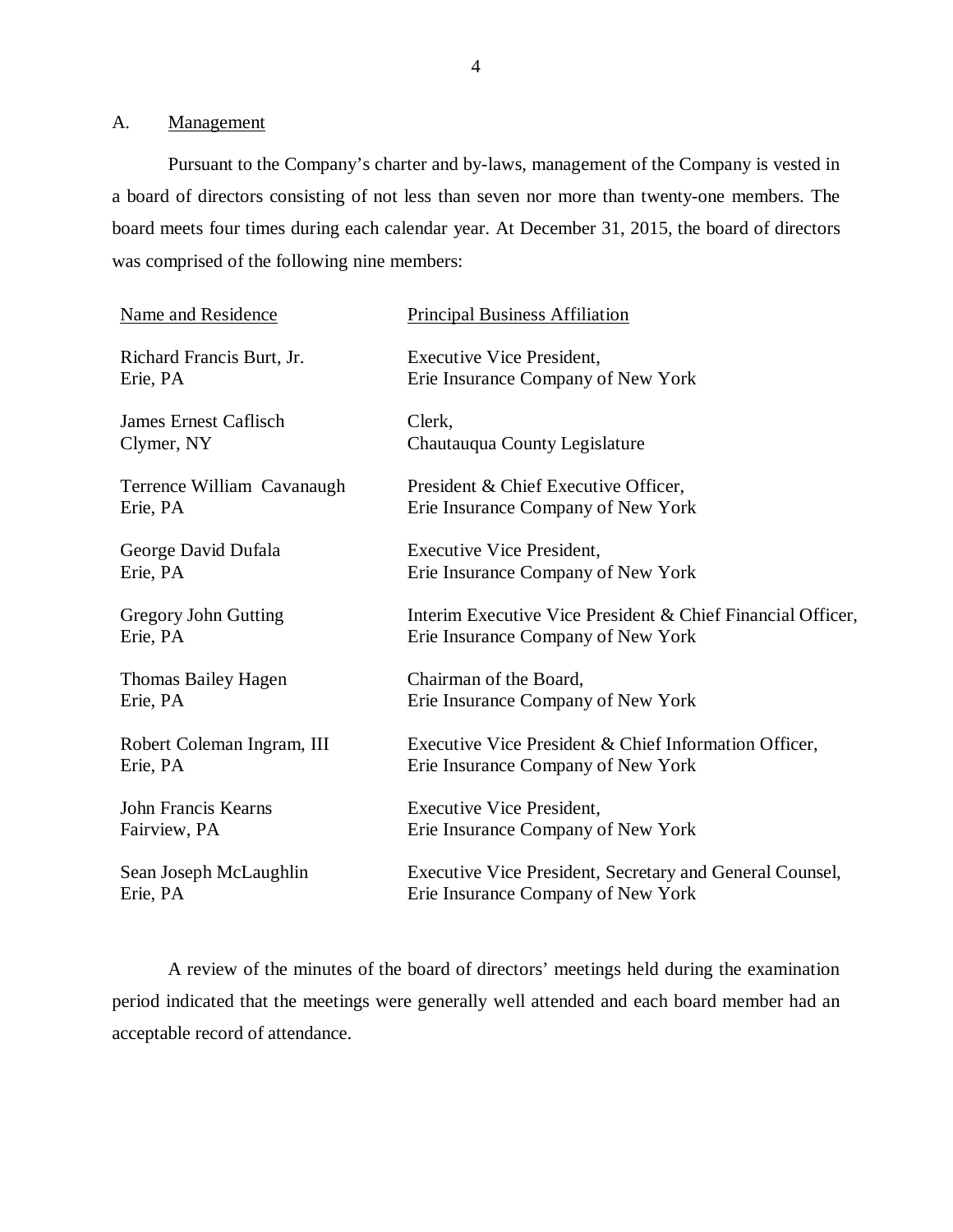As of December 31, 2015, the principal officers of the Company were as follows:

| Name                       | Title                                                                |
|----------------------------|----------------------------------------------------------------------|
| Terrence William Cavanaugh | President and Chief Executive Officer                                |
| Sean Joseph McLaughlin     | Executive Vice President, Secretary and General<br>Counsel           |
| Gregory John Gutting       | Interim Executive Vice President &<br><b>Chief Financial Officer</b> |
| Robert Wayne McNutt        | Vice President and Treasurer                                         |

During the review of signed conflict of interest statements submitted by officers, directors, and key employees during the examination period, it was noted that no signed statement was provided for Director James Caflisch for 2015. When this matter was discussed with the Company, the examiner was advised that the Company's legal department could not locate the signed 2015 conflict of interest statement for Mr. Caflisch.

It is recommended that the Company have all officers, directors, and key employees sign a conflict of interest statement annually as required in its conflict of interest policy.

New York Department Regulation 152 (11NYCRR Part 243.2) states in part:

"(b)(8) Except as otherwise required by law or regulation, an insurer shall maintain:…Any other record for six calendar years from its creation or until after the filing of a report on examination or the conclusion of an investigation in which the record was subject to review."

Accordingly, it is also recommended that the Company maintain a record of the signed conflict of interest statements for Department review in accordance with the provisions of New York Department Regulation 152.

## B. Territory and Plan of Operation

As of December 31, 2015, the Company was licensed to write business in twelve states and the District of Columbia.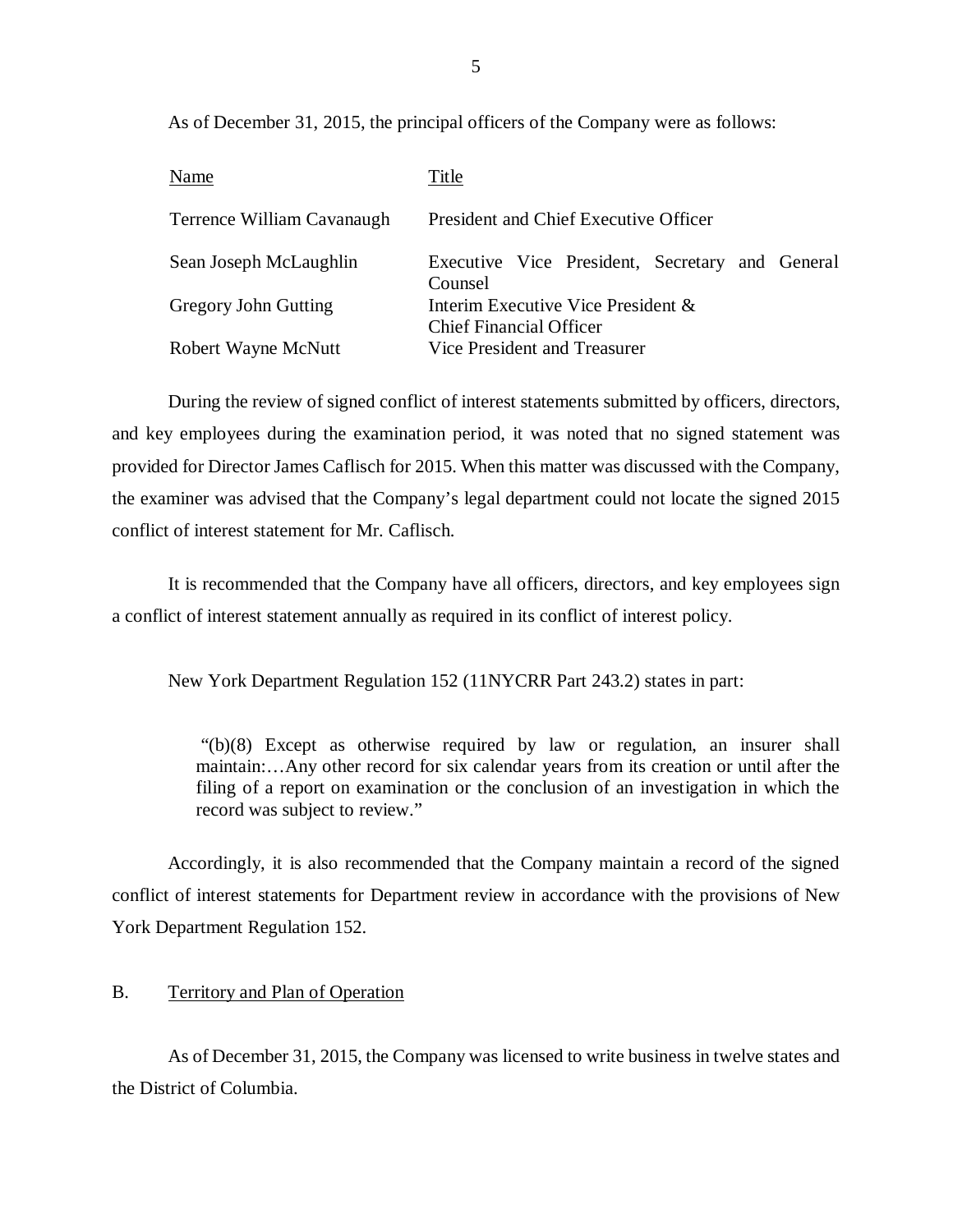As of the examination date, the Company was authorized to transact the kinds of insurance as defined in the following numbered paragraphs of Section 1113(a) of the New York Insurance Law:

| Paragraph | Line of Business                               |
|-----------|------------------------------------------------|
| 4         | Fire                                           |
| 5         | Miscellaneous property                         |
| 6         | Water damage                                   |
|           | Burglary and theft                             |
| 8         | Glass                                          |
| 9         | Boiler and machinery                           |
| 10        | Elevator                                       |
| 11        | Animal                                         |
| 12        | Collision                                      |
| 13        | Personal injury liability                      |
| 14        | Property damage liability                      |
| 15        | Workers' compensation and employers' liability |
| 16        | Fidelity and surety                            |
| 19        | Motor vehicle and aircraft physical damage     |
| 20        | Marine and inland marine                       |
| 26(B)     | Gap                                            |

Based on the lines of business for which the Company is licensed and the Company's current capital structure, and pursuant to the requirements of Articles 13 and 41 of the New York Insurance Law, the Company is required to maintain a minimum surplus to policyholders in the amount of \$3,500,000.

The following schedule shows the direct premiums written by the Company both in total and in New York for the period under examination:

|               |                |                       | Premiums Written in New York State  |
|---------------|----------------|-----------------------|-------------------------------------|
| Calendar Year | New York State | <b>Total Premiums</b> | as a<br>percentage of Total Premium |
| 2011          | \$7,020,034    | \$48,890,310          | 14.36%                              |
| 2012          | \$7,912,264    | \$60,121,146          | 13.16%                              |
| 2013          | \$19,402,616   | \$79,426,602          | 24.43%                              |
| 2014          | \$35,093,516   | \$102,445,512         | 34.26%                              |
| 2015          | \$48,154,769   | \$121,029,515         | 39.79%                              |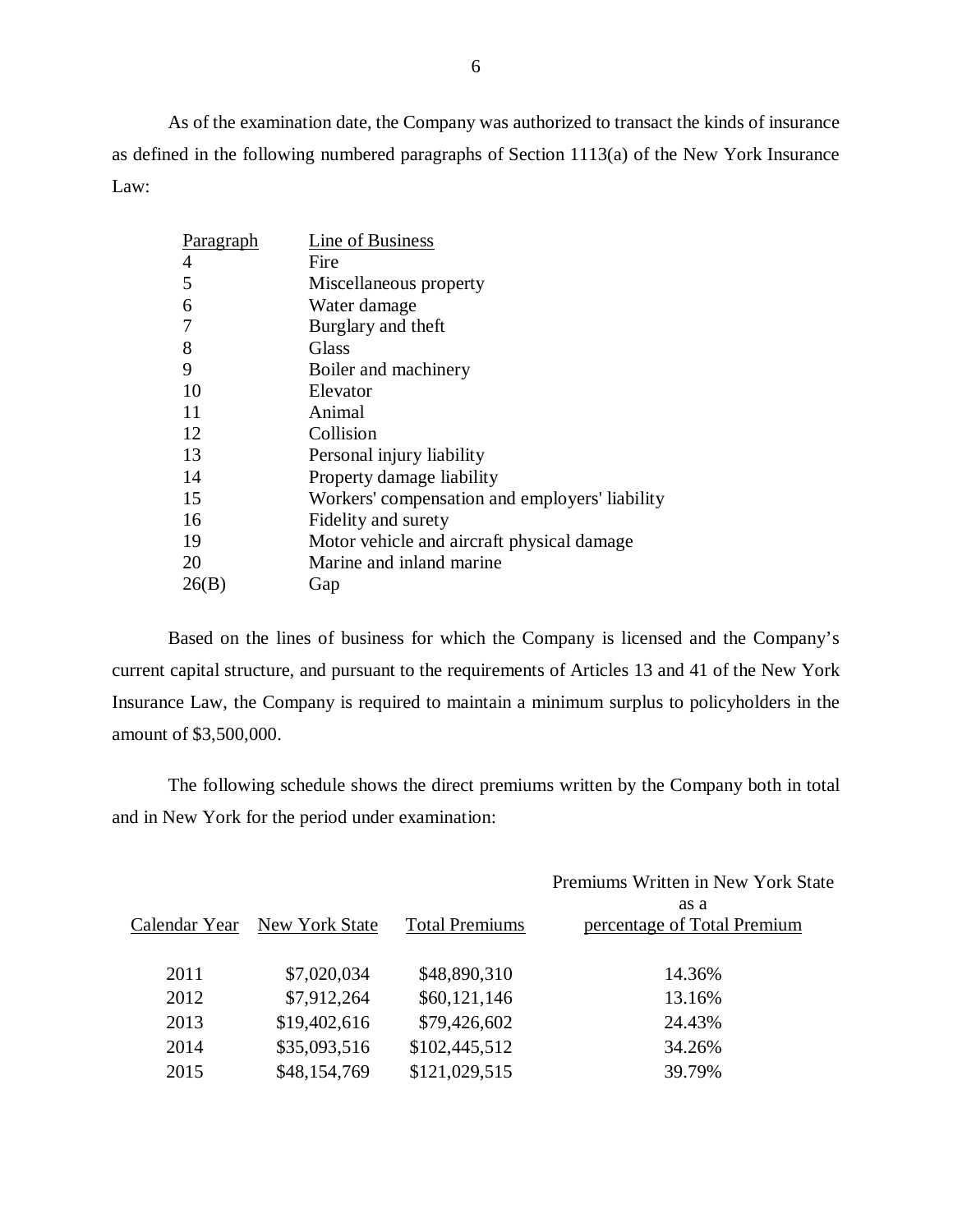<span id="page-8-0"></span>The Company primarily writes workers' compensation and private passenger auto lines of business, which accounted for 66% and 15%, respectively, of the 2015 total direct written premiums. Business is written through approximately 12,000 independent agents throughout the United States.

## C. Reinsurance

Assumed reinsurance accounted for 19.6% of the Company's gross premium written at December 31, 2015. During the period covered by this examination, the Company's assumed reinsurance business has decreased since the last examination. All of the Company's assumed business was derived from its participation in an inter-company pooling agreement described below.

## Inter-company Pooling Agreement

Effective date of January 1, 1995, the Company entered into an inter-company pooling agreement with Erie Insurance Exchange ("the Exchange"), and Erie Insurance Company ("EIC"), whereby the Company and EIC cede 100% of their insurance business to the Exchange. The Exchange then retrocedes 5% and 0.5% of all its insurance business to EIC and the Company, respectively. The agreement was approved by this Department and has not changed since the last examination.

## Ceded Reinsurance

The Company and its affiliates are parties to a ceded reinsurance program as follows:

Type of Treaty Cession Property

Excess of Loss (3 layers)

1st layer \$100,000,000 each loss each occurrence / \$200,000,000 all losses, excess of \$300,000,000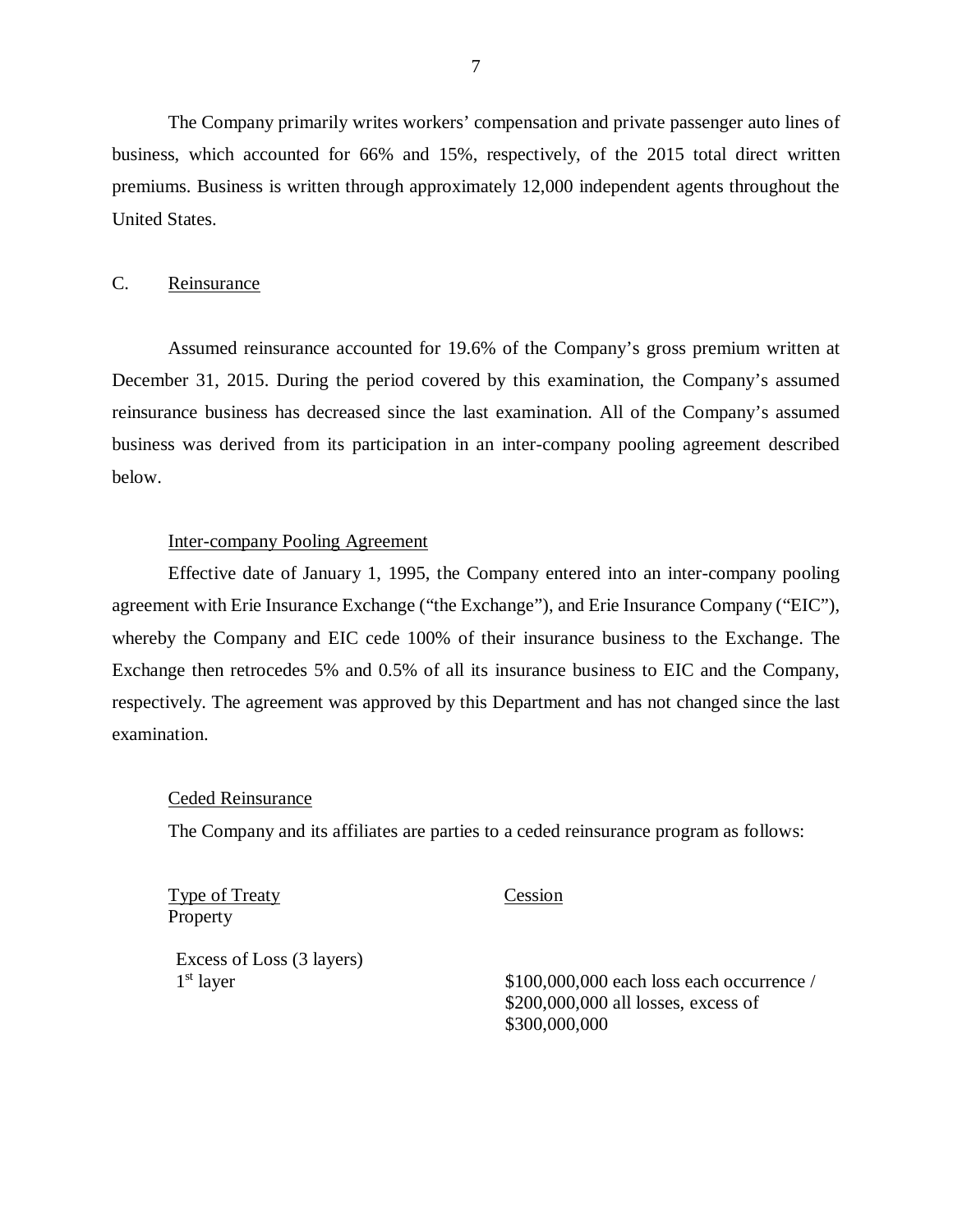| $2nd$ layer                                               | \$500,000,000 each loss each occurrence /<br>\$1,000,000,000 all losses, excess of<br>\$400,000,000 |
|-----------------------------------------------------------|-----------------------------------------------------------------------------------------------------|
| $3rd$ layer                                               | $$200,000,000$ each loss each occurrence /<br>\$400,000,000 all losses, excess of<br>\$900,000,000  |
| <b>Fourth Excess Catastrophe</b>                          | $$25,000,000$ each loss each occurrence /<br>\$50,000,000 all losses, excess of<br>\$1,100,000,000  |
| Equipment Breakdown<br>100% Quota Share                   | \$100,000,000 per accident                                                                          |
| <b>Employment Practices Liability</b><br>100% Quota Share | $$2,000,000$ limit per policy                                                                       |
| <b>Identity Recovery Coverage</b><br>100% Quota Share     | \$25,000 per insured                                                                                |

All significant ceded reinsurance agreements in effect as of the examination date were reviewed and found to contain the required clauses, including an insolvency clause meeting the requirements of Section 1308 of the New York Insurance Law.

Examination review found that the Schedule F data reported by the Company in its filed annual statement accurately reflected its reinsurance transactions. Additionally, management has represented that all material ceded reinsurance agreements transfer both underwriting and timing risk as set forth in SSAP No. 62. Representations were supported by appropriate risk transfer analyses and an attestation from the Company's Chief Executive Officer and Chief Financial Officer pursuant to the NAIC Annual Statement Instructions. Additionally, examination review indicated that the Company was not a party to any finite reinsurance agreements. All ceded reinsurance agreements were accounted for utilizing reinsurance accounting as set forth in SSAP No. 62.

8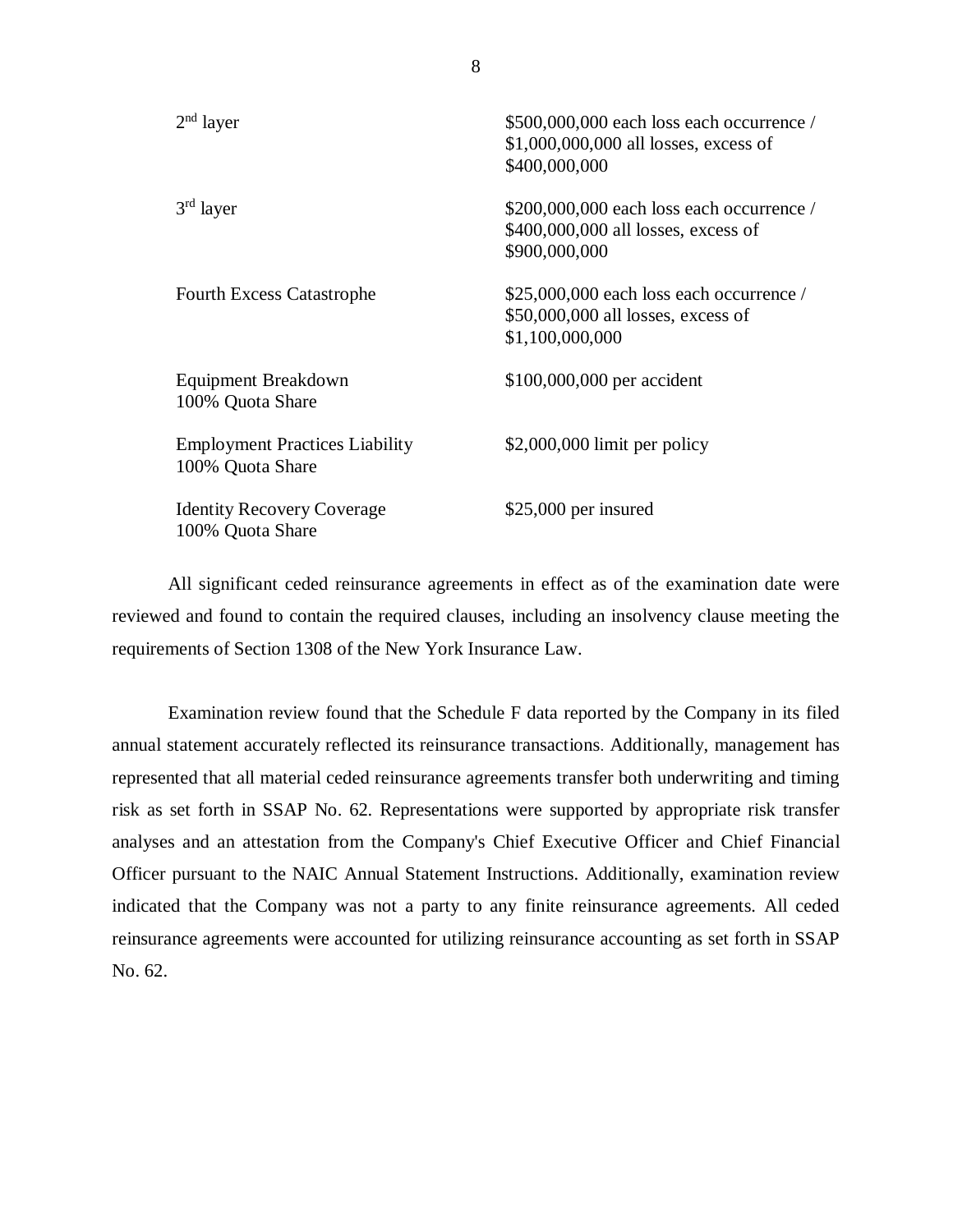## <span id="page-10-0"></span>D. Holding Company System

The Company is a member of the Erie Insurance Group ("the Group"). The Company is 100% owned by Erie Insurance Company ("EIC"), a Pennsylvania domestic property and casualty insurer, which is wholly-owned by Erie Insurance Exchange ("the Exchange"), a subscriber (or policyholder) owned Pennsylvania domiciled reciprocal insurer.

A review of the Holding Company Registration Statements filed with this Department indicated that such filings were complete and were filed in a timely manner pursuant to Article 15 of the New York Insurance Law and Department Regulation 52.



The following is a chart of the holding company system at December 31, 2015:

Erie Indemnity Company ("Indemnity") is a Pennsylvania corporation formed in 1925 to act as the attorney-in-fact for Erie Insurance Exchange. Indemnity's principal business activity consists of managing the affairs of the Exchange.

The H.O. Hirt Trusts owns 92.05% of the voting common stock (Class B) of Indemnity and is the ultimate controlling person.

At December 31, 2015, the Company was party to the following agreements with other members of its holding company system: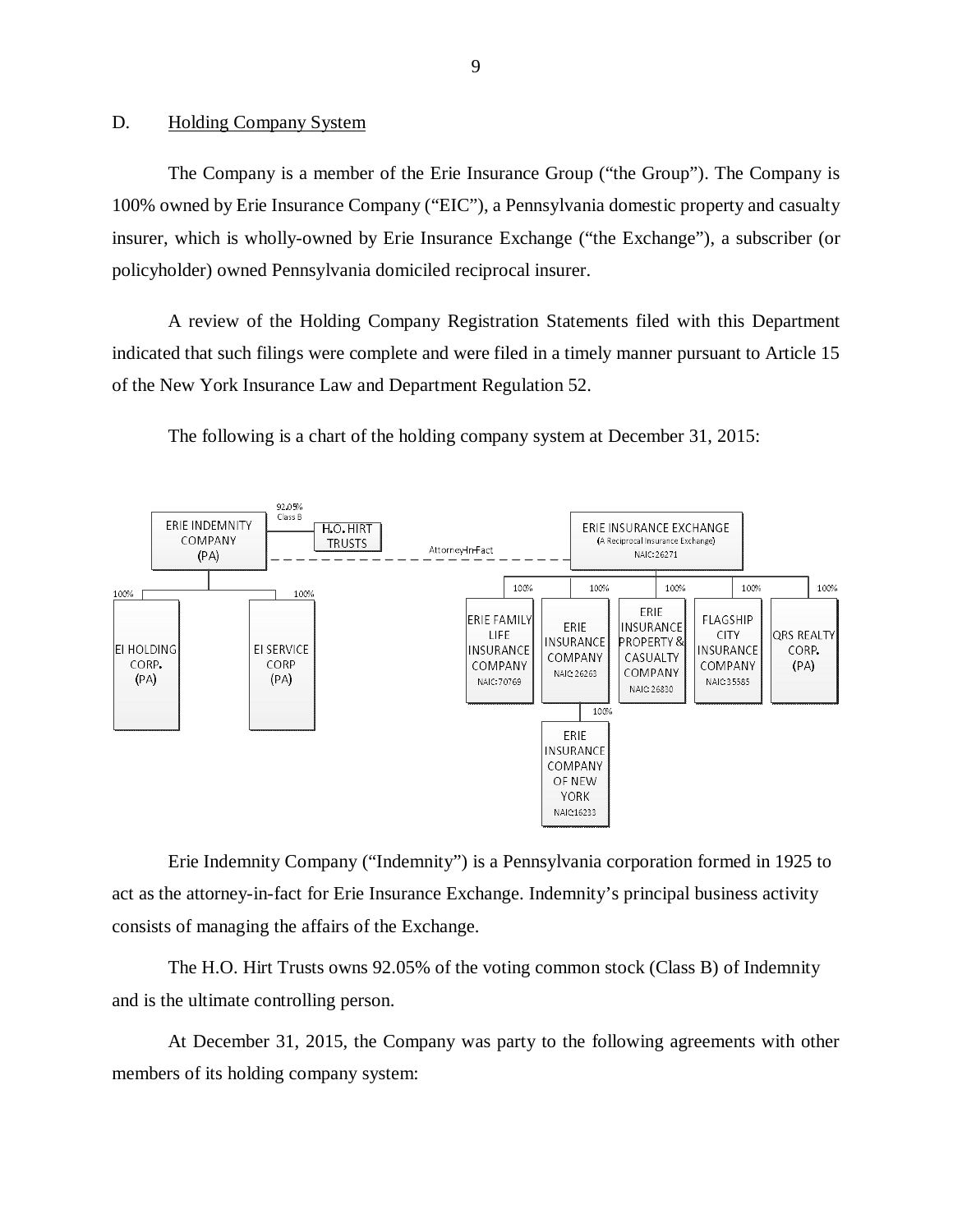### Service Agreement

Effective January 1, 1995, the Company entered into a service agreement with Erie Indemnity Company. Indemnity agreed to provide all necessary and appropriate management services for the day to day operations of the Company including, underwriting, claims, investment and generally managing and conducting the business affairs of the Company. This agreement was approved as part of the demutualization package submitted to the Department.

### Tax Sharing Agreement

Effective May 29, 2013, the Company entered into a tax sharing agreement with other members of the Erie Insurance Group. The agreement sets forth the process to be used to determine the tax liability of each member. This agreement was approved by the Department on April 11, 2013.

## E. Significant Operating Ratios

The following ratios have been computed as of December 31, 2015, based upon the results of this examination:

| Net premiums written to surplus as regards policyholders             | 99% |
|----------------------------------------------------------------------|-----|
| Liabilities to liquid assets                                         | 54% |
| Premiums in course of collection to surplus as regards policyholders | 8%  |

All of the above ratios fall within the benchmark ranges set forth in the Insurance Regulatory Information System of the National Association of Insurance Commissioners.

The underwriting ratios presented below are on an earned/incurred basis and encompass the five-year period covered by this examination:

|                                              | Amounts       | Ratios  |
|----------------------------------------------|---------------|---------|
| Losses and loss adjustment expenses incurred | \$89,225,985  | 72.91%  |
| Other underwriting expenses incurred         | 34,853,623    | 28.48   |
| Net underwriting loss                        | (1,694,623)   | (1.38)  |
| Premiums earned                              | \$122,384,985 | 100.00% |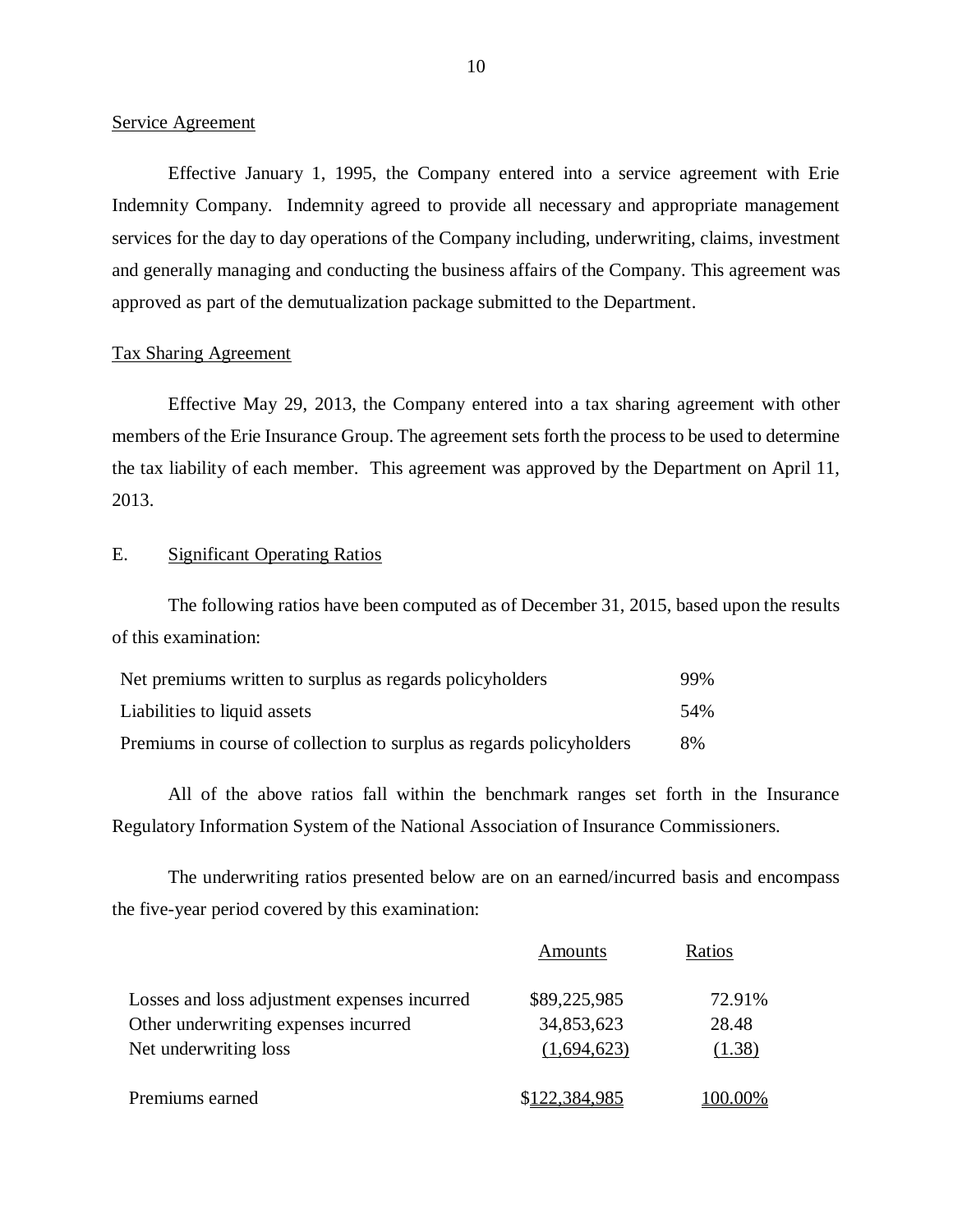# **3. FINANCIAL STATEMENTS**

# A Balance Sheet

The following shows the assets, liabilities and surplus as regards policyholders as of December 31, 2015 as determined by this examination and as reported by the Company:

| Assets                                                  | <b>Assets</b>    | <b>Assets Not</b><br>Admitted | Net Admitted<br><b>Assets</b> |
|---------------------------------------------------------|------------------|-------------------------------|-------------------------------|
| <b>Bonds</b>                                            | 54,388,107<br>\$ | \$<br>$\boldsymbol{0}$        | 54,388,107<br>\$              |
| Preferred stocks (stocks)                               | $\theta$         | $\boldsymbol{0}$              | $\theta$                      |
| Common stocks (stocks)                                  | 28,812           | 0                             | 28,812                        |
| Cash, cash equivalents and short-term investments       | 3,185,634        | $\boldsymbol{0}$              | 3,185,634                     |
| Receivables for securities                              | 4,125            | 0                             | 4,125                         |
| Investment income due and accrued                       | 641,421          | $\boldsymbol{0}$              | 641,421                       |
| Uncollected premiums and agents' balances in the course |                  |                               |                               |
| of collection                                           | 2,624,335        | 103,885                       | 2,520,450                     |
| Deferred premiums, agents' balances and installments    |                  |                               |                               |
| booked but deferred and not yet due                     | 40,236,225       | $\overline{0}$                | 40,236,225                    |
| Amounts recoverable from reinsurers                     | 12,004           | $\boldsymbol{0}$              | 12,004                        |
| Funds held by or deposited with reinsured companies     | 11,305           | $\overline{0}$                | 11,305                        |
| Current federal and foreign income tax recoverable and  |                  |                               |                               |
| interest thereon                                        | 88,855           | $\overline{0}$                | 88,855                        |
| Receivables from parent, subsidiaries and affiliates    | 174,680          | $\overline{0}$                | 174,680                       |
| Premium tax credits & other                             | 6,595            |                               | 6,595                         |
| Equity and deposits in pools and association            | 5,395            |                               | 5,395                         |
| Other accounts receivable                               | 2,390            | $\boldsymbol{0}$              | 2,390                         |
| <b>Total assets</b>                                     | \$101,409,883    | \$103,885                     | \$101,305,998                 |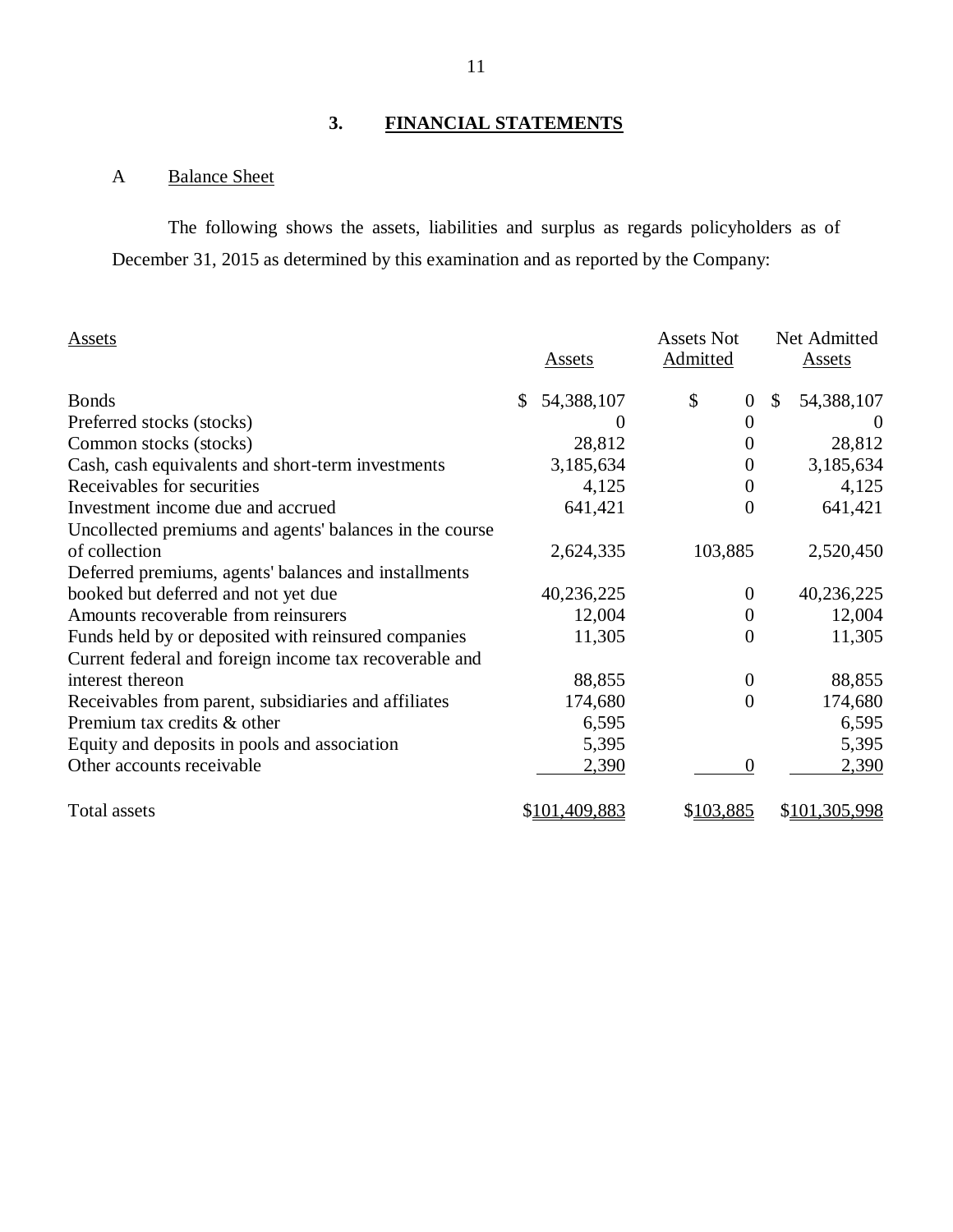Liabilities, surplus and other funds

|                                                         |             | Examination   |
|---------------------------------------------------------|-------------|---------------|
| Losses and Loss Adjustment Expenses                     |             | \$19,683,939  |
| Reinsurance payable on paid losses and loss adjustment  |             |               |
| expenses                                                |             | 7,478         |
| Other expenses (excluding taxes, licenses and fees)     |             | 1,551         |
| Taxes, licenses and fees (excluding federal and foreign |             |               |
| income taxes)                                           |             | 202,633       |
| Net deferred tax liability                              |             | 690,324       |
| Unearned premiums                                       |             | 12,084,203    |
| Advance premium                                         |             | 249,912       |
| Policyholders (dividends declared and unpaid)           |             | 37,205        |
| Ceded reinsurance premiums payable (net of ceding       |             |               |
| commissions)                                            |             | 35,745,603    |
| Amounts withheld or retained by company for account of  |             |               |
| others                                                  |             | 55,700        |
| Remittances and items not allocated                     |             | 12,472        |
| Payable to parent, subsidiaries and affiliates          |             | 2,789,767     |
| Other accounts payable                                  |             | 13,578        |
| <b>Total liabilities</b>                                |             | \$71,574,365  |
| Surplus and other funds                                 |             |               |
| Common capital stock                                    | \$2,350,000 |               |
| Gross paid in and contributed surplus                   | 9,150,000   |               |
| Unassigned funds (surplus)                              | 18,231,633  |               |
| Surplus as regards policyholders                        |             | 29,731,633    |
| Total liabilities, surplus and other funds              |             | \$101,305,998 |

Note: The Company is unaware of any potential exposure to any tax assessment and no liability has been established herein relative to such contingency.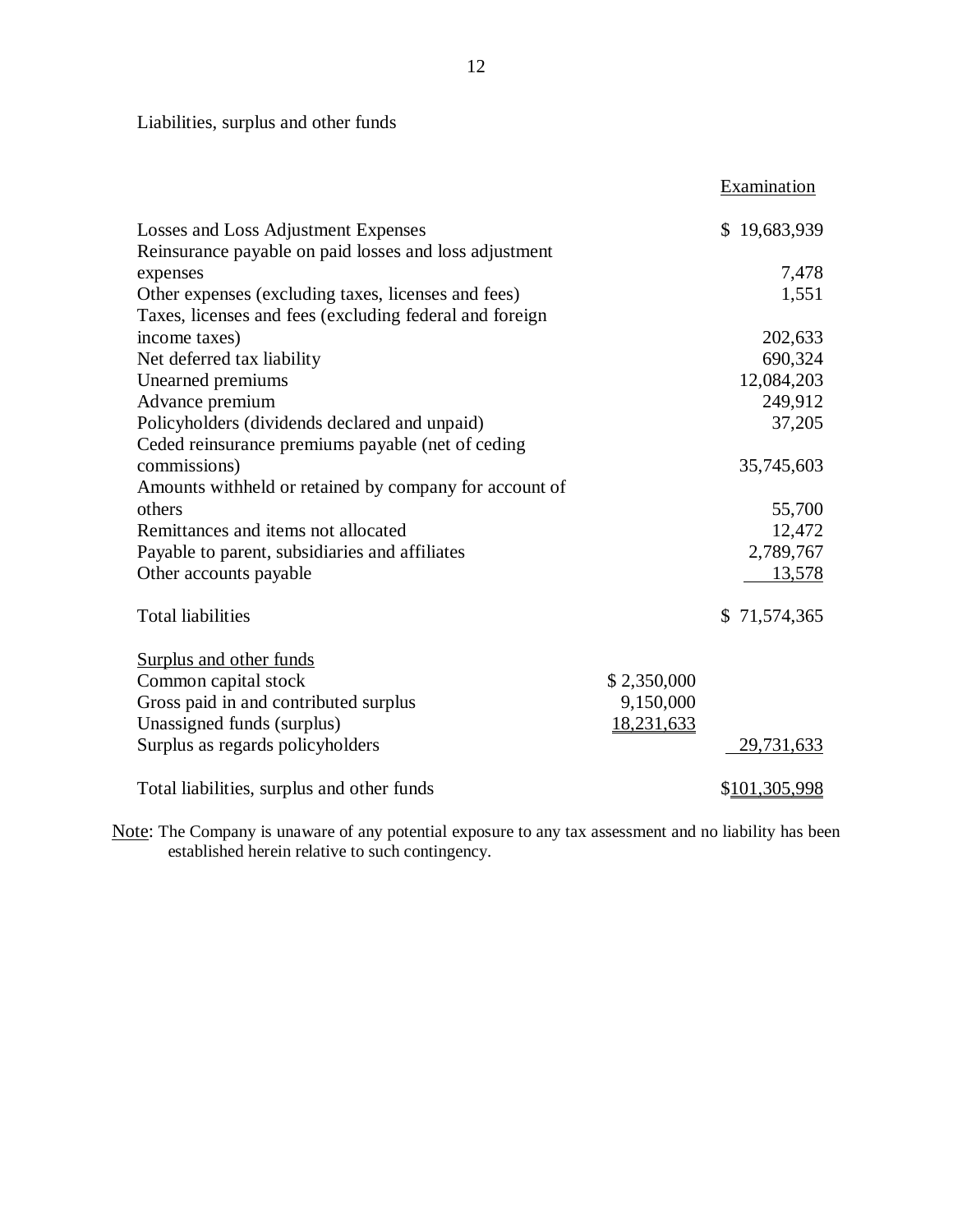# <span id="page-14-0"></span>B. Statement of Income

Net income for the five-year examination period, January 1, 2011 through December 31, 2015, was \$1,466,921 detailed as follows:

| <b>Underwriting Income</b>                                                                                                                                 |                                      |                             |
|------------------------------------------------------------------------------------------------------------------------------------------------------------|--------------------------------------|-----------------------------|
| Premiums earned                                                                                                                                            |                                      | \$122,384,985               |
| Deductions:<br>Losses and loss adjustment expenses incurred<br>Other underwriting expenses incurred<br>Other underwriting deductions - LAD program expense | \$89,225,985<br>34,792,291<br>61,332 |                             |
| Total underwriting deductions                                                                                                                              |                                      | 124,079,608                 |
| Net underwriting gain or (loss)                                                                                                                            |                                      | (\$1,694,623)               |
| <b>Investment Income</b>                                                                                                                                   |                                      |                             |
| Net investment income earned<br>Net realized capital gain                                                                                                  | \$ 8,441,541<br>(696, 587)           |                             |
| Net investment gain or (loss)                                                                                                                              |                                      | 7,744,954                   |
| Other Income                                                                                                                                               |                                      |                             |
| Net gain or (loss) from agents' or premium balances charged<br>off<br>Miscellaneous income                                                                 | $(\$605,024)$<br>46,033              |                             |
| Total other income                                                                                                                                         |                                      | (.558,991)                  |
| Net income before dividends to policyholders and before<br>federal and foreign income taxes                                                                |                                      | $\mathbb{S}^-$<br>5,491,340 |
| Dividends to policyholders                                                                                                                                 |                                      | <u>151,420</u>              |
| Net income after dividends to policyholders but before<br>federal and foreign income taxes                                                                 |                                      | \$<br>5,339,920             |
| Federal and foreign income taxes incurred                                                                                                                  |                                      | 3,872,999                   |
| Net Income                                                                                                                                                 |                                      | 1,466,921<br>\$_            |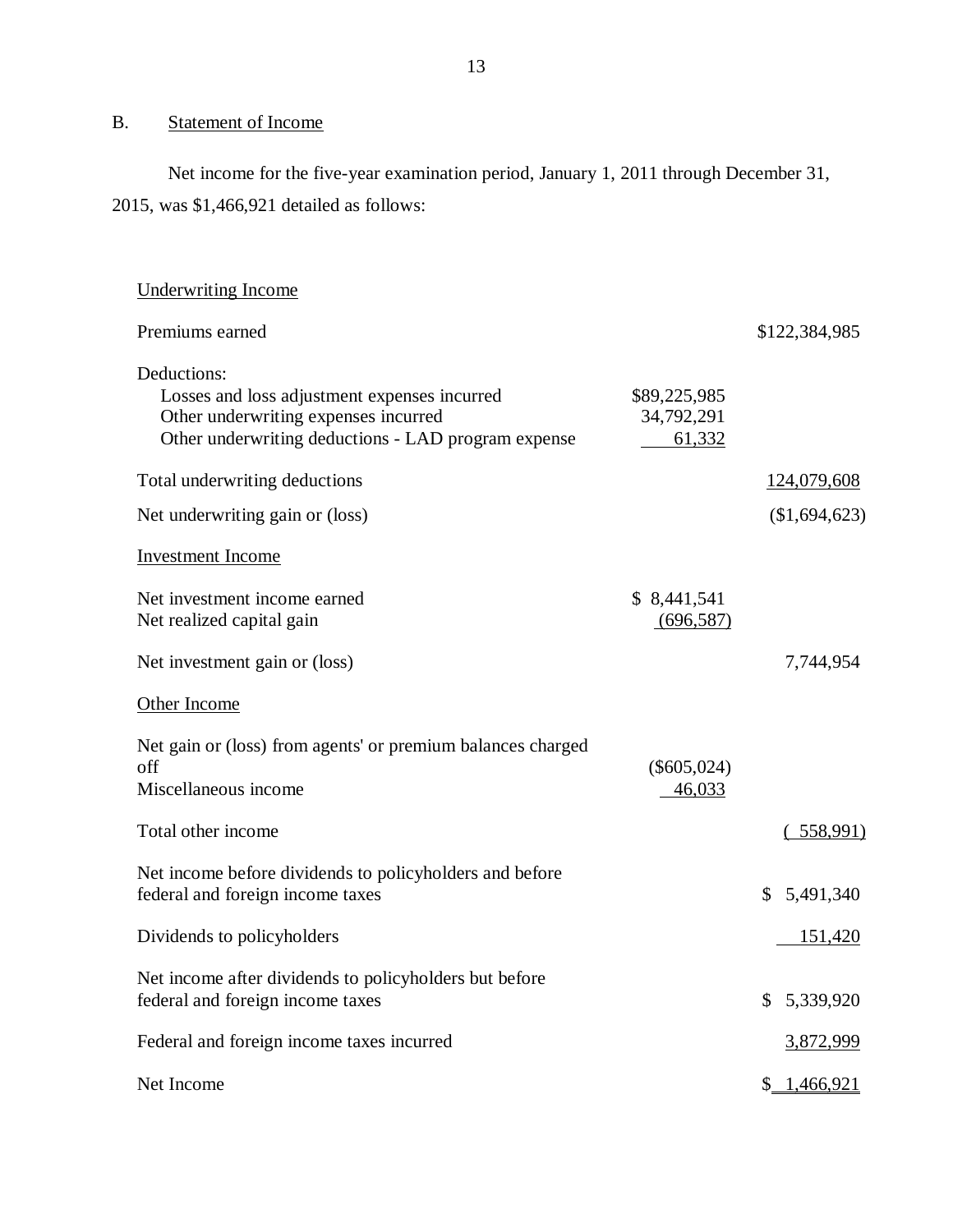# C. Capital and Surplus

Surplus as regards policyholders increased \$9,926,227 during the five-year examination period January 1, 2011 through December 31, 2015, detailed as follows:

| Surplus as regards policyholders per report on<br>examination as of December 31, 2010 |                            |                             | \$19,805,406 |
|---------------------------------------------------------------------------------------|----------------------------|-----------------------------|--------------|
|                                                                                       | Gains in<br><b>Surplus</b> | Losses in<br><u>Surplus</u> |              |
| Net income                                                                            | \$1,466,921                |                             |              |
| Net transfers (to) from protected cell accounts                                       |                            |                             |              |
| Net unrealized capital gains or (losses)                                              | 6,867                      |                             |              |
| Change in net unrealized foreign exchange capital                                     |                            |                             |              |
| gain (loss)                                                                           |                            |                             |              |
| Change in net deferred income tax                                                     | 3,509,843                  |                             |              |
| Change in nonadmitted assets                                                          |                            | \$57,404                    |              |
| Capital changes transferred to surplus                                                |                            |                             |              |
| Surplus adjustments paid in                                                           | 5,000,000                  | $\overline{0}$              |              |
| Net increase (decrease) in surplus                                                    | \$9,983,631                | \$57,404                    | 9,926,227    |
| Surplus as regards policyholders per report on                                        |                            |                             |              |
| examination as of December 31, 2015                                                   |                            |                             | \$29,731,633 |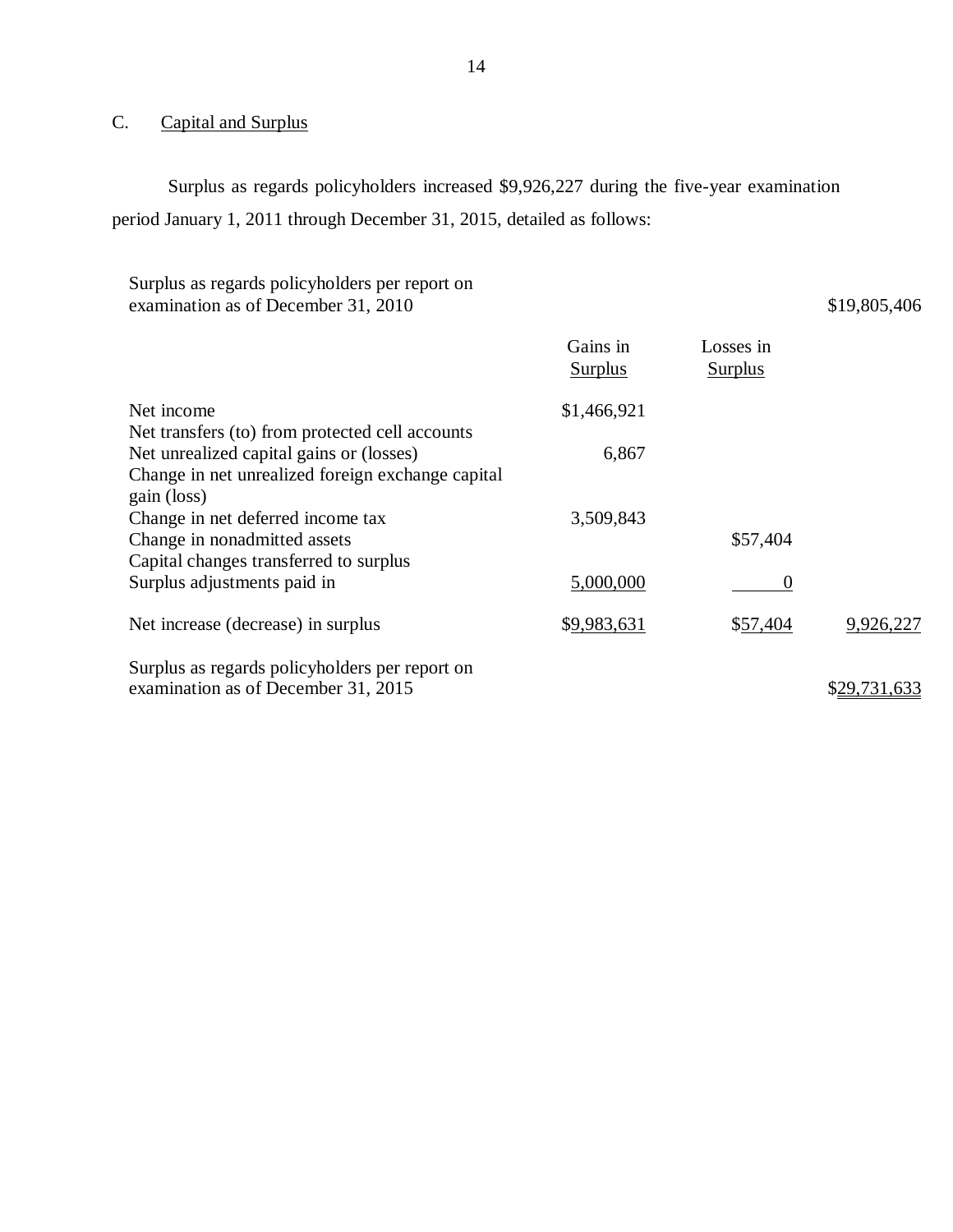## **4. LOSSES AND LOSS ADJUSTMENT EXPENSES**

The examination liability for the captioned items of \$19,683,939 is the same as reported by the Company as of December 31, 2015. The examination analysis was conducted in accordance with generally accepted actuarial principles and statutory accounting principles, including the NAIC Accounting Practices & Procedures Manual, Statement of Statutory Accounting Principle No. 55 ("SSAP No. 55").

## **5. COMPLIANCE WITH PRIOR REPORT ON EXAMINATION**

The prior report on examination contained no recommendations.

# **6. SUMMARY OF COMMENTS AND RECOMMENDATIONS**

# ITEM PAGE NO.

### A Management

- i It is recommended that the Company have all officers, directors and key employees sign a conflict of interest statement annually as required in its conflict of interest policy. 5
- ii It is also recommended that that the Company maintain a record of the signed statements for Department review in accordance with the provisions of New York Department Regulation 152. 5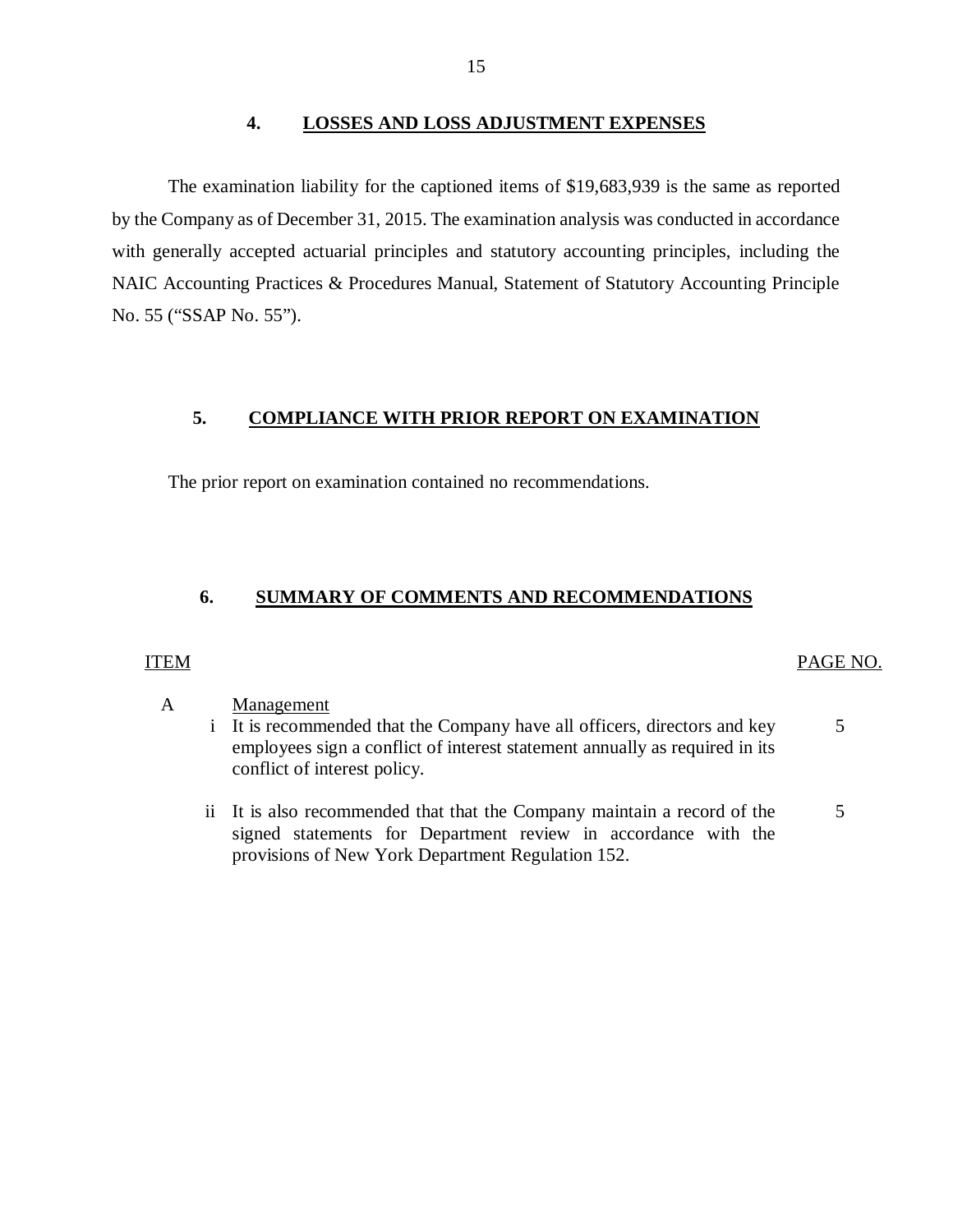Respectfully submitted,

Susan K. Weijola, CPCU Associate Insurance Examiner

STATE OF NEW YORK ) )ss: COUNTY OF NEW YORK )

Susan K. Weijola, being duly sworn, deposes and says that the foregoing report, subscribed by her, is true to the best of her knowledge and belief.

Susan K. Weijola

Subscribed and sworn to before me

this  $\qquad \qquad$  day of  $\qquad \qquad$  , 2017.